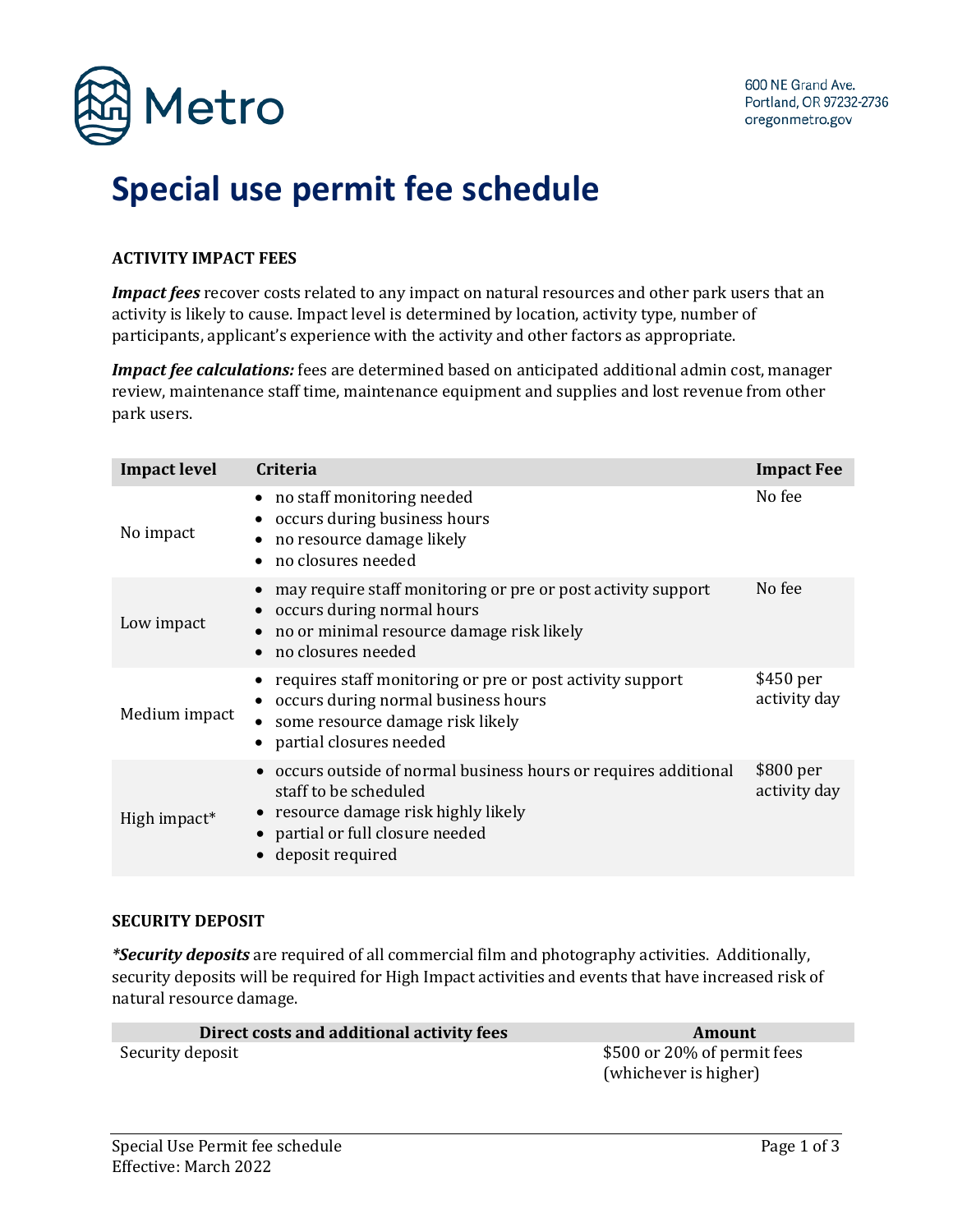# **DIRECT COSTS AND ADDITIONAL ACTIVITY FEES**

*Direct costs and additional fees* recover any costs incurred by Metro in the preparation and support of the permitted activity. Additional fees recover costs specific to the type of permitted activity or for commercial activities and are based on industry standards.

| Direct costs and additional activity fees                                        | <b>Amount</b>                                |
|----------------------------------------------------------------------------------|----------------------------------------------|
| Alcohol permit                                                                   | \$225 flat fee                               |
| Amplified sound                                                                  | \$50/day                                     |
| Vendor permits for amusement, concessions at an event                            | \$50 per vendor, per day                     |
| Operation fee (classes, youth camps operated at a Metro park)                    | \$50 per day                                 |
| Commercial filming*                                                              | Hourly: \$75<br>Daily rate (6+ hrs): \$450   |
| Commercial B-Roll filming*                                                       | Daily rate: \$150                            |
| Commercial photography*                                                          | Hourly: \$25<br>Daily rate $(6+hrs)$ : \$150 |
| Garbage disposal                                                                 | Based on site and attendees                  |
| Portable toilets                                                                 | \$200/toilet/day                             |
| Set up/take down additional days                                                 | \$100/day                                    |
| Shelter reservation                                                              | See current reservation rates                |
| Professional staff time - monitoring, activity support (includes<br>travel time) | \$86.42/hour                                 |
| Administrative time                                                              | \$58.31/hour                                 |
| Manager time                                                                     | \$119.29/hour                                |

## **POST-ACTIVITY FEES**

Metro reserves the right to assess fees after an activity or event for damages and unexpected expenses, including but not limited to additional staff time or damage to park property or natural resources. Fees will be assessed at the rates detailed above.